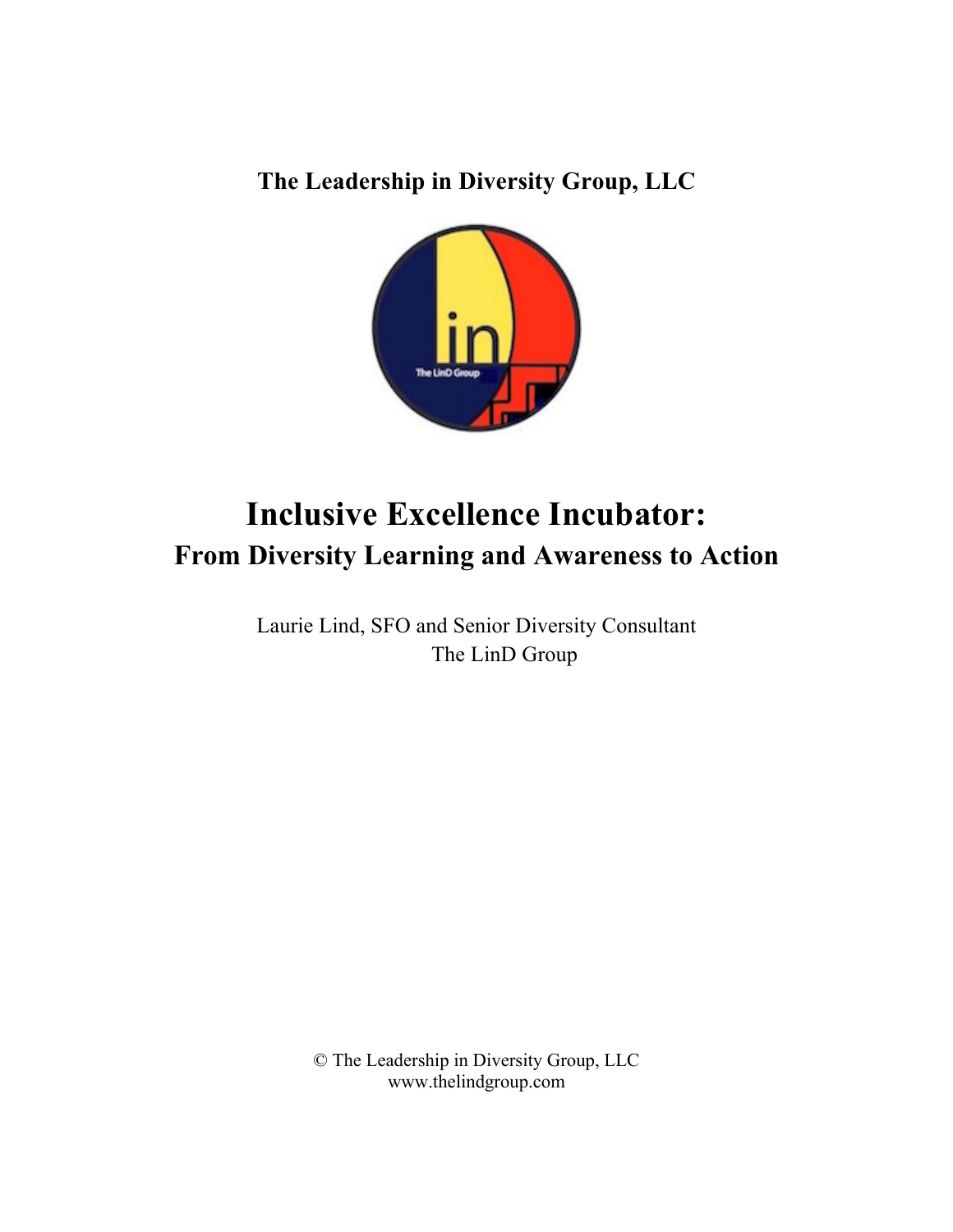## **Inclusive Excellence Incubator: From Diversity Learning and Awareness to Action**

Laurie Lind, SFO and Senior Diversity Consultant The Leadership in Diversity Group, LLC

## **Overview**

One of the hallmarks of an exceptional university is its genuine commitment to excellence in research, teaching, and service to the community. An Inclusive Excellence (IE) university excels in these areas, but also values and practices inclusiveness, social justice, and equity as values that are embedded into the entirety of the institution.

The concept of IE, articulated and endorsed by the Association of American Colleges and Universities (AAC&U), moves a university away from a simplistic definition of diversity to a more inclusive, comprehensive, and omnipresent notion of inclusiveness; melds inclusiveness and academic excellence into one concept (to practice inclusiveness is excellence); shifts the responsibility for diversity and inclusiveness to everyone on campus as opposed to one unit or department shouldering the responsibility; and moves an institution away from conceptualizing diversity only in terms of a numerical goal of diverse constituents (Milem, Chang, & Lising, 2005; Bauman, Bustillos, Bensimon, Brown II, & Bartee, 2005; Williams, Berger, & McClendon, 2005). The focus becomes the transformation of a university into a vibrant community that embeds diversity and inclusiveness throughout the institution, including, but not limited to, demographics (numbers), curriculum, policies, enrollment, pedagogy, financial resources, diverse student learning outcomes, leadership, training, retention, student learning, marketing, technology, teaching, student advising, campus climate communications, administration, recruitment, hiring and promotion and tenure, assessment, institutional advancement, and evaluation. IE employs a broad and inclusive definition of diversity including gender identity and expression, sexual orientation, age, religion, disability, race/ethnicity, nationality, veteran status, and other important social dimensions that are part of the campus community.

An inclusive institution, in pursuit of a multiplicity of educational and social outcomes, also capitalizes on the varied rich backgrounds, experiences, perspectives, talents, gifts, and cultures that diverse individuals and groups bring to an institution of higher learning. Such colleges and universities advance social progress among the communities they serve and promote inclusive learning for all who enter their doors. Stated differently, IE institutions perceive diversity and inclusiveness as a *resource* that offers tremendous benefits and, subsequently, works towards cultivating, utilizing, and embedding the concept in all areas of the institution. By achieving and maintaining inclusive student, staff, and faculty bodies, along with creating an inclusive climate, an IE institution successfully connects with the reality of our evolving society and gains an edge in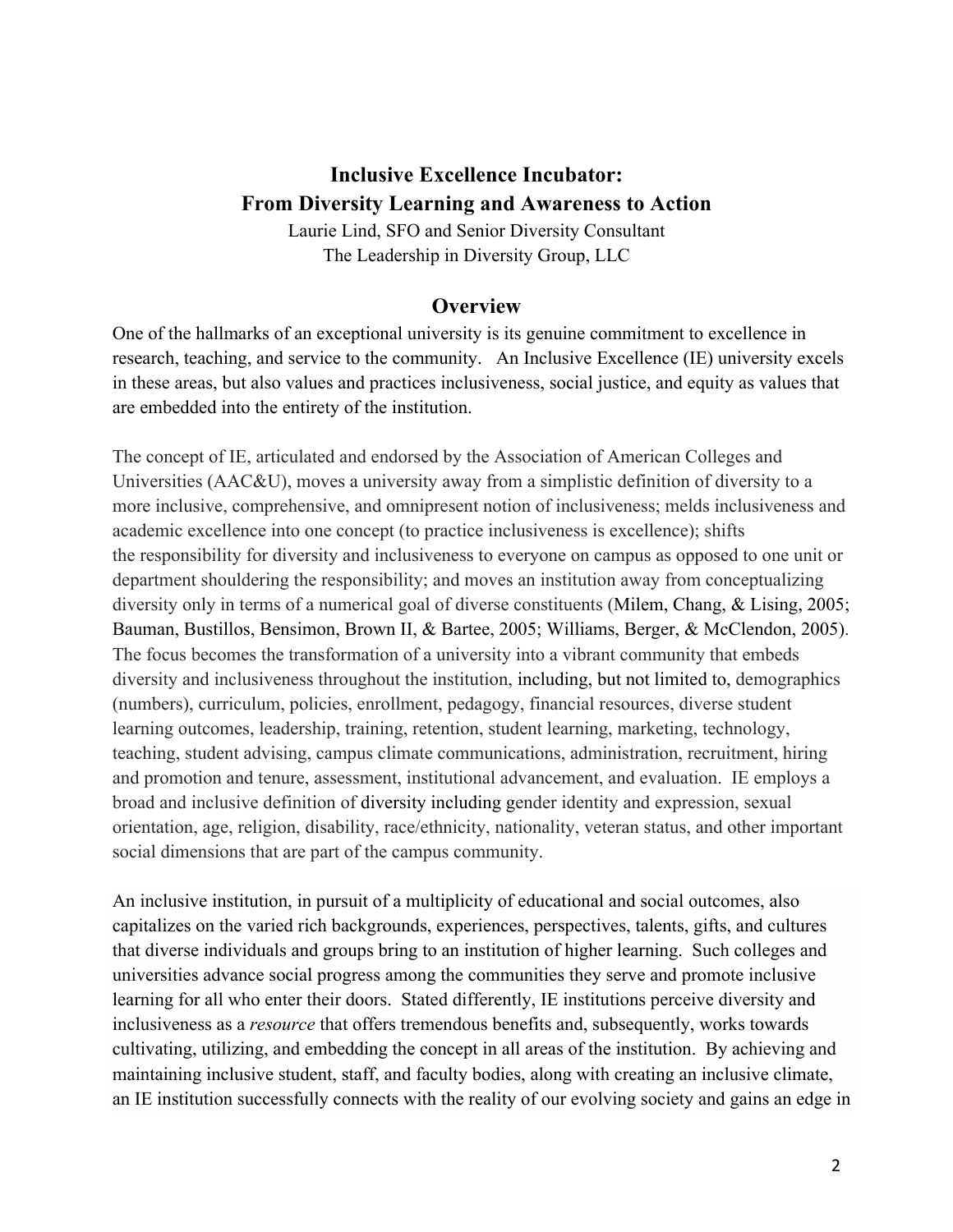preparing all students for living and working in a diverse democracy and an increasingly complex global society.

Given the above, one of many important tasks in practicing IE on college campuses is developing strategies and initiatives that utilize diversity as a resource. Capacity-building related to diversity in the form of training and educational efforts employs diversity to prepare campus constituencies to engage in diversity and inclusion efforts. Thus, awareness training and education, whether in the form of a diversity retreat, intergroup dialogue program, or an all-day diversity workshop, is a critical part of progress in practicing Inclusive Excellence on college campuses, pursuing equity, achieving social justice, and preparing students for leadership in an increasingly diverse world.

Social consciousness education allows for people to examine their world and begin the process of questioning equity, equality, social justice, and inclusive excellence. However, it is important to understand that all the training and education in the world will make little difference if students (or people in general) do not act to address issues affecting intergroup dynamics. Thus, one important exigency related to addressing issues of diversity and inclusiveness on a college campus is to create action-oriented initiatives designed to advance individuals and groups who have undergone diversity education into the problem-solving and action arena.

## **Purpose of the Paper**

The focus of this paper is on the Inclusive Excellence Incubator (IEI), a unique model developed by the author at the University of South Dakota designed to promote diversity awareness and foment action among college students in relation to diversity. The incubator was created in conjunction with a diversity awareness program titled Voices of Discovery (VOD) Intergroup Dialogue Program. Intergroup dialogues are sustained (five to six weeks or more) small group discussions between different groups (e.g., African American and White students, Asian and Latino students, Gay-Lesbian-Bisexual and Heterosexual students, etc.) within the context of safe space and led by trained facilitators. (The Voices of Discovery Intergroup Dialogue Program is explained in detail in a related publication which can be found at: https://www.thelindgroup.com.)

The mission of the Voices of Discovery program is to organize intergroup dialogues for the purpose of 1) fostering meaningful, structured interaction between students from diverse backgrounds; 2) increasing students' understanding and awareness of themselves, the groups they belong to, and of other students who belong to diverse groups; 3) increasing students' understanding about the complexity of intergroup issues; 4) contributing to positive intergroup relations on the campus; and 5) utilizing diversity as an resource for creating greater intergroup understanding. More and more college campuses are incorporating intergroup dialogues into their diversity training portfolios.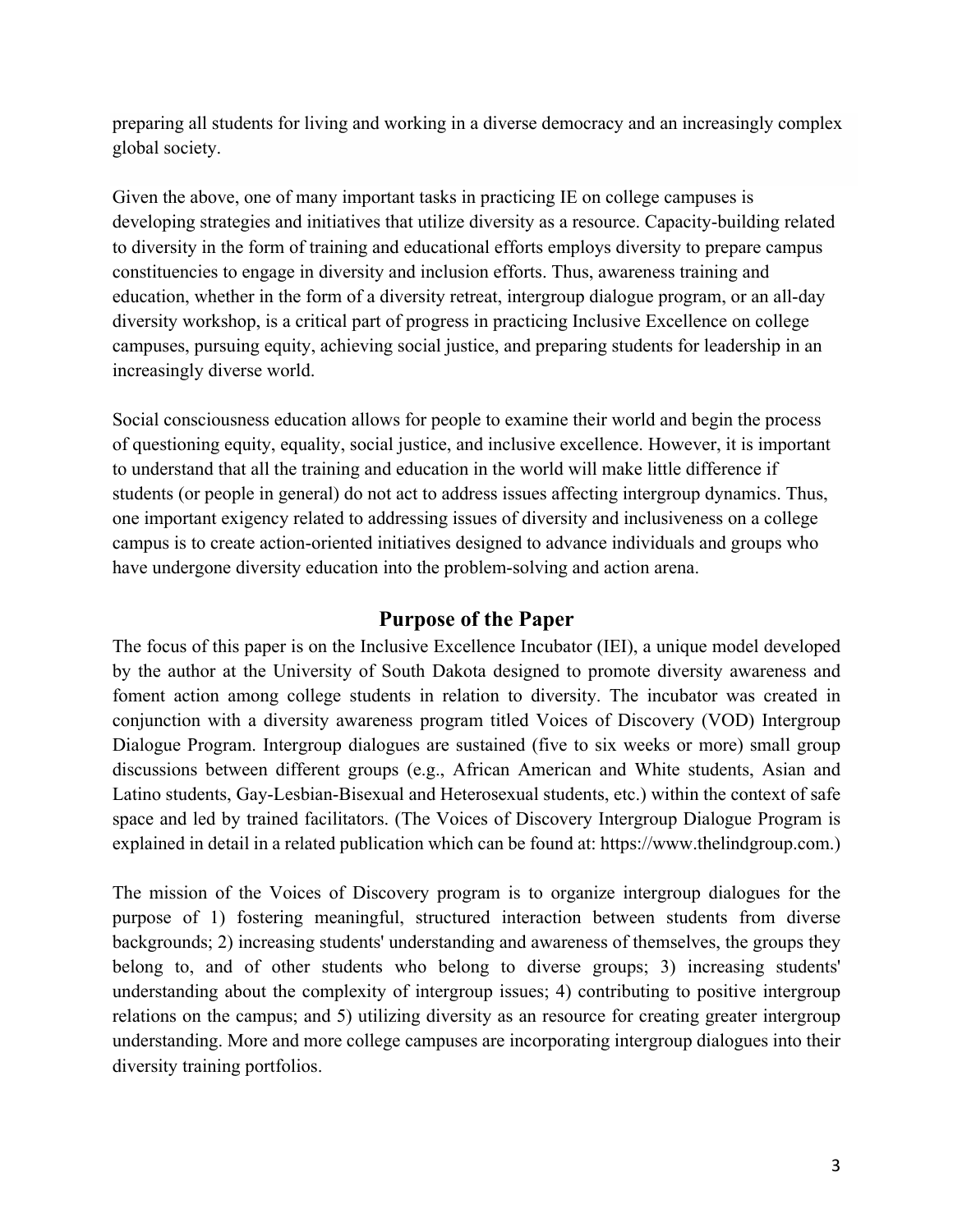The Voices Program consists of several dimensions. First, professors are asked to consider giving course credit (course points) to their students for participating in the VOD program. Second, students accepted into the program participate in a dialogue group for five to six weeks (two hours per week). Third, the intergroup dialogues are facilitated by primarily graduate students who serve as volunteer intergroup dialogue facilitators. The facilitators undergo four hours of facilitation training, read six chapters in a book on facilitation, (Maxwell, Biren, & Thompson, 2011) and receive a VOD facilitation manual.

#### **The Inclusive Excellence Incubator**

The idea for the Inclusive Excellence Incubator emerged out of a Health Sciences Major class taught by the author in The School of Health Sciences (SHS) at the University of South Dakota (USD). The School of Health Sciences, and specifically the Health Sciences Major, at USD has a very strong diversity awareness and service learning component that mandates students be involved in educational activities related to diversity and practical hands-on experiences that contribute to a community. Health Sciences Major students attend cultural events, diversity lectures, enroll in courses focused on diversity, and additionally complete service learning in areas serving vulnerable and/or marginalized people in which the campus and local community have identified a reciprocal need.

When the opportunity emerged for Health Sciences Major students to participate in the Voices of Discovery Program, the author readily enrolled the class in VOD and provided points as an incentive to participate in the program. Student feedback indicated that they loved the dialogues and were learning about issues of diversity. One drawback the author noticed to the Voices of Discovery program was the lack of an action component. Hence, the genesis of the Inclusive Excellence Incubator. After discussions with the director of VOD, it was decided that the author would create a program that engaged Health Sciences Major students in conceptualizing, designing, and implementing projects based on the learning and information gained from the Voices of Discovery Program. Stated differently, the incubator project would generate diversity action pieces designed to have a positive, informative impact on the campus community.

#### **How the Incubator Works**

Students who participate in the Voices of Discovery Intergroup Dialogue are asked to design creative, campus community-based, action projects that demonstrate their learning in the dialogue program. The parameters (see Appendix) of the incubator include:

#### Group/Team Project

1) The project must be a group initiative that teaches students group and team-building skills and dynamics. Working in teams is a valuable skill that employers are requesting of graduating students. Thus, the group/team project is an indispensable part of the incubator.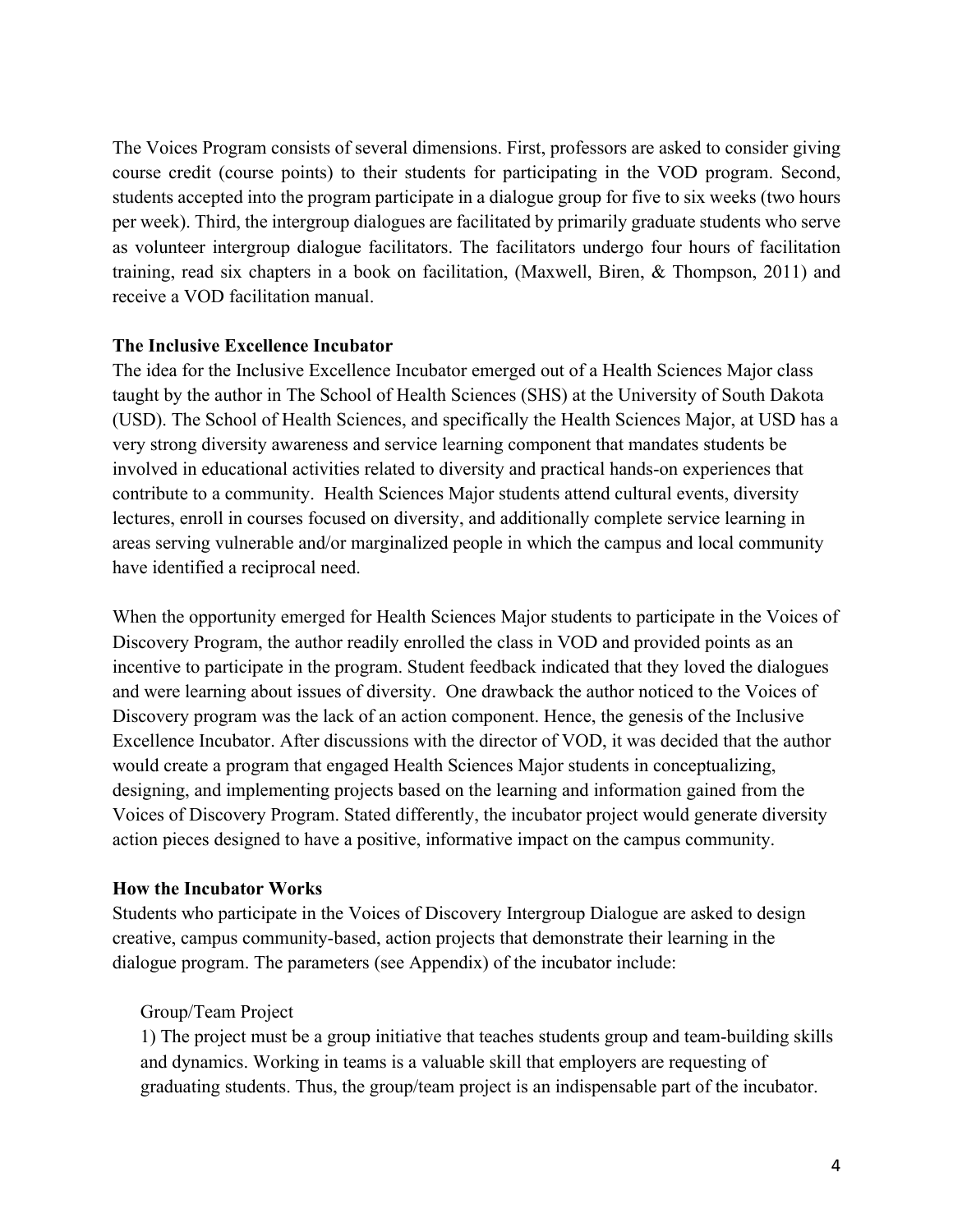#### Voices Learning Outcomes

2) The project must include a synopsis of what was learned in the Voices of Discovery program and how it was incorporated into and conveyed in the action project. Identifying the learning outcomes achieved via the Voices program is important because it speaks to the value of the initiative and its contributions to the learning process.

#### Professor Oversight

3) The professor must sign-off on the proposed project to insure sensitivity to the diversity topic and to communities that are the subject of the initiative, as well as to conform to university policies and procedures. This is important for a successful and impactful project.

#### Action

4) The project must be disseminated to, performed in, or implemented on the campus before the end of semester. Students with projects requiring funds for implementation must go request funding from campus sources (e.g., student government, diversity office, cultural committee, university departments, etc.).

## Final Grade

5) The professor provides a final grade for the paper and for the total service learning Incubator project.

Below are some of the action projects produced by students in the Inclusive Excellence Incubator:

- 1) A sustainability two-person project was implemented in Coyote Village Dormitory involving recyclables collected once a week and permanent bin placement. Previously, there was no recycling in any of the students' dorms. The students who designed this project participated in a Voices sustainability group.
- 2) A four-person team created a University LGBT Campus Community Questionnaire and disseminated the instrument to students' in the Voices groups prior to and after completion of the Voices program. The goal was to ascertain attitudes and knowledge of diversity issues before and after participation in the dialogue program. These students also surveyed students in the student union to ascertain general knowledge of individuals not involved in VOD. This was done during lunchtime over a three-day period. These students participated in a LGBTIQ Voices group.
- 3) A video asking the question "Is this campus diverse?" was completed by two students after participating in the Students of Color/White Students group. From the students' discoveries, they created an iMovie entitled "USD Diversity Video" featuring Lady Gaga's song Born This Way and focusing on welcoming different groups on campus. The video went viral on campus and in the community and was lauded throughout the region.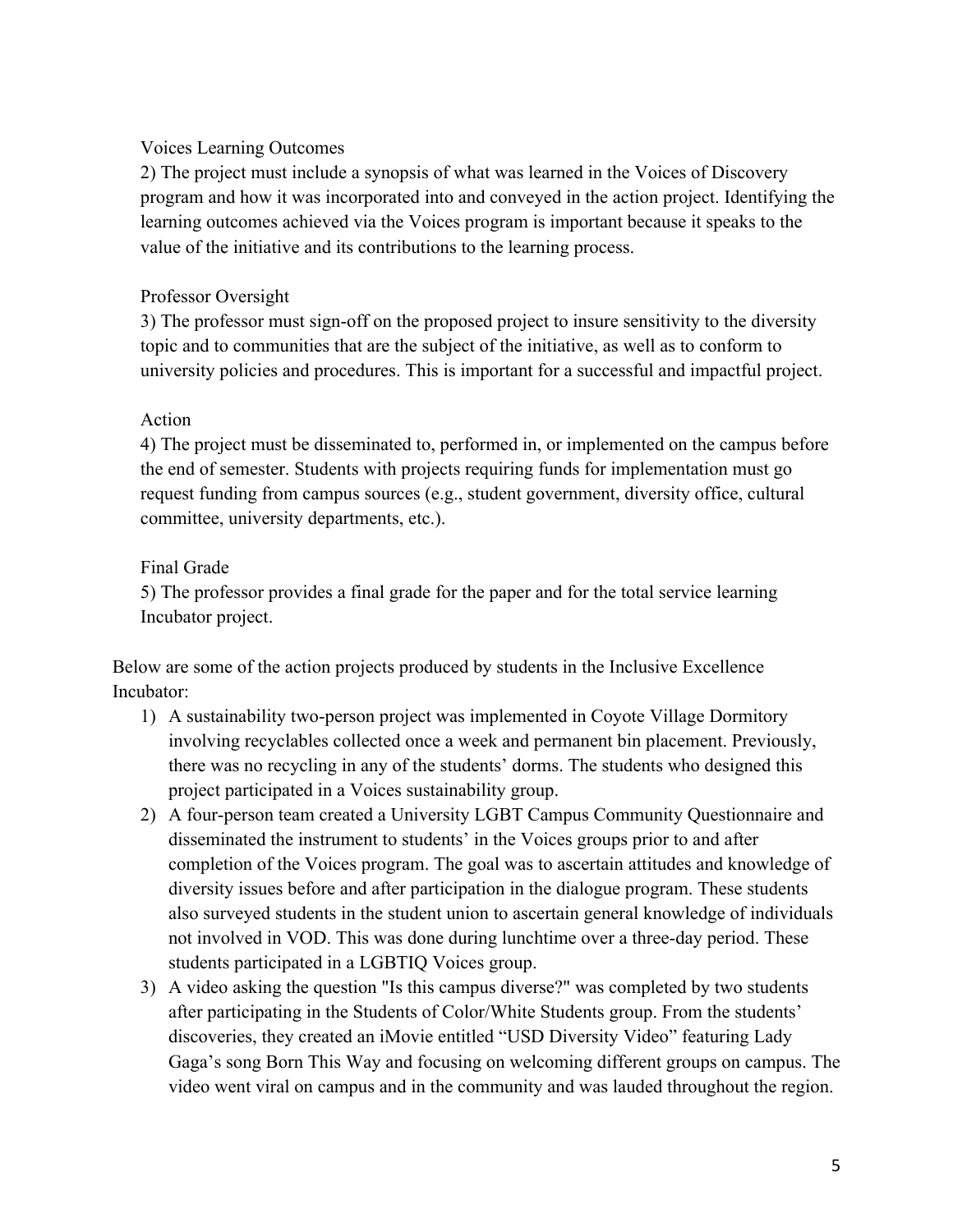Ultimately, one of the creators, as well as the author of this paper, received the President's Inclusive Excellence Award due to this and other works related to inclusiveness and diversity.

- 4) Four students, after completing the LGBTQI Voices group, did an examination of current gay/ lesbian marriage laws in the United States and South Dakota. These students shared this information in class, as well as their other courses per instructors' permission.
- 5) Six students created a Facebook page entitled Voices of Discovery: Supporting Unity to distribute positive and informative material regarding diversity and inclusion. They were charged with sharing substantive daily additions throughout the course with friends, peers, and organizations with which they were involved. The professor was the administrator to ensure appropriate content. This was completed after students completed the Race in America I group.
- 6) An entire class of about 30 students developed and performed a flash mob using a motivational Kelly Clarkson song in the student union during lunchtime. The students used this opportunity to demonstrate through dance, expression, props, and music that, as they stated, we are all in this together, so we need to be supportive of one another. These students participated in a variety of Voices groups.
- 7) Four students competed in the University of South Dakota's Business School Innovation in Business Competition and were finalists with a microaffirmation app that they developed. These students participated in the Microaggressions in Everyday Life group and wanted to come up with a comprehensive way to share microaffirmations across the campus and potentially worldwide. They were the only participants not from the Business School in the competition, and they received praise for innovation in inclusion.
- 8) An entire class of about 30 students developed The Stay Weird Campaign after participating in a variety of Voices groups. The students made t-shirts to distribute with a logo and message of inclusion. In conjunction, they developed the next item.
- 9) The class above created a YouTube video of them performing and dancing with a message of diversity and inclusion using the song Brave by Sara Bareilles.
- 10) Two students organized an International/National student dinner/dance after they realized that they knew few people on campus from other countries. They participated in the National/International Voices group and were interested in not only meeting people from different backgrounds than theirs, but they also established a way for those students to meet one another.

#### **Summary**

Educational training programs in health sciences require students to be engaged in hands-on practical experience to graduate the best people in the health professions. "Teachers can communicate concepts and information. Changing one's perspective and expanding one's framework for understanding reality more often comes from the students personally engaging challenges they view as significant," (Kronick, 2007). The goal is to produce doctors, nurses,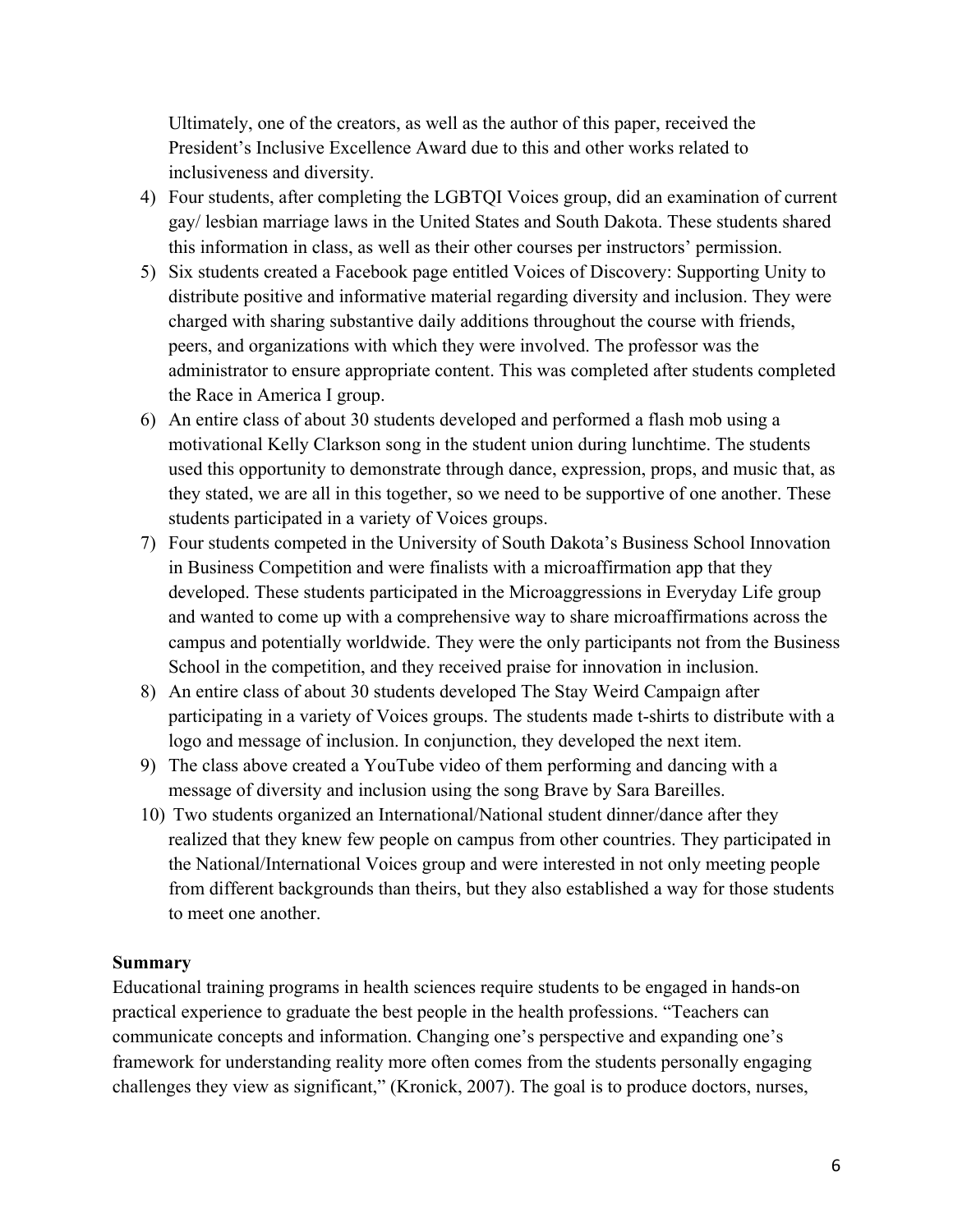occupational therapists, and other health professionals who have real-world experience from the start. The Inclusive Excellence Incubator is an effort to provide experiential service-learning opportunities while positively impacting issues of campus diversity. The IEI works well with diversity awareness educational and training initiatives that allows for socially conscious individuals to make a difference in their campus community. In this paper, the author connected the incubator with the Voices of Discovery Intergroup Dialogue Program, a small group dialogue-based and co-curricular diversity awareness program that engages students in topics of diversity. It is clear the incubator works well when coupled with an intergroup initiative. However, it is important to keep in mind that the Inclusive Excellence Incubator has the potential to be robust and can probably be connected to diversity retreats, day-long diversity workshops, diversity courses, and other social justice training efforts.

Action must be at the heart of social justice training. The Inclusive Excellence Incubator is designed to contribute to engaged citizens and a more informed, compassionate campus, world, and society.

 $\frac{1}{2}$ 

About the author: Laurie Lind is the Senior Financial Officer and Senior Diversity Consultant for The LinD (Leadership in Diversity) Group, a Diversity and Inclusion Consulting Firm for Higher Education, Business, and Non-Profit Agencies. She can be contacted at her email address: laurielind@thelindgroup.com.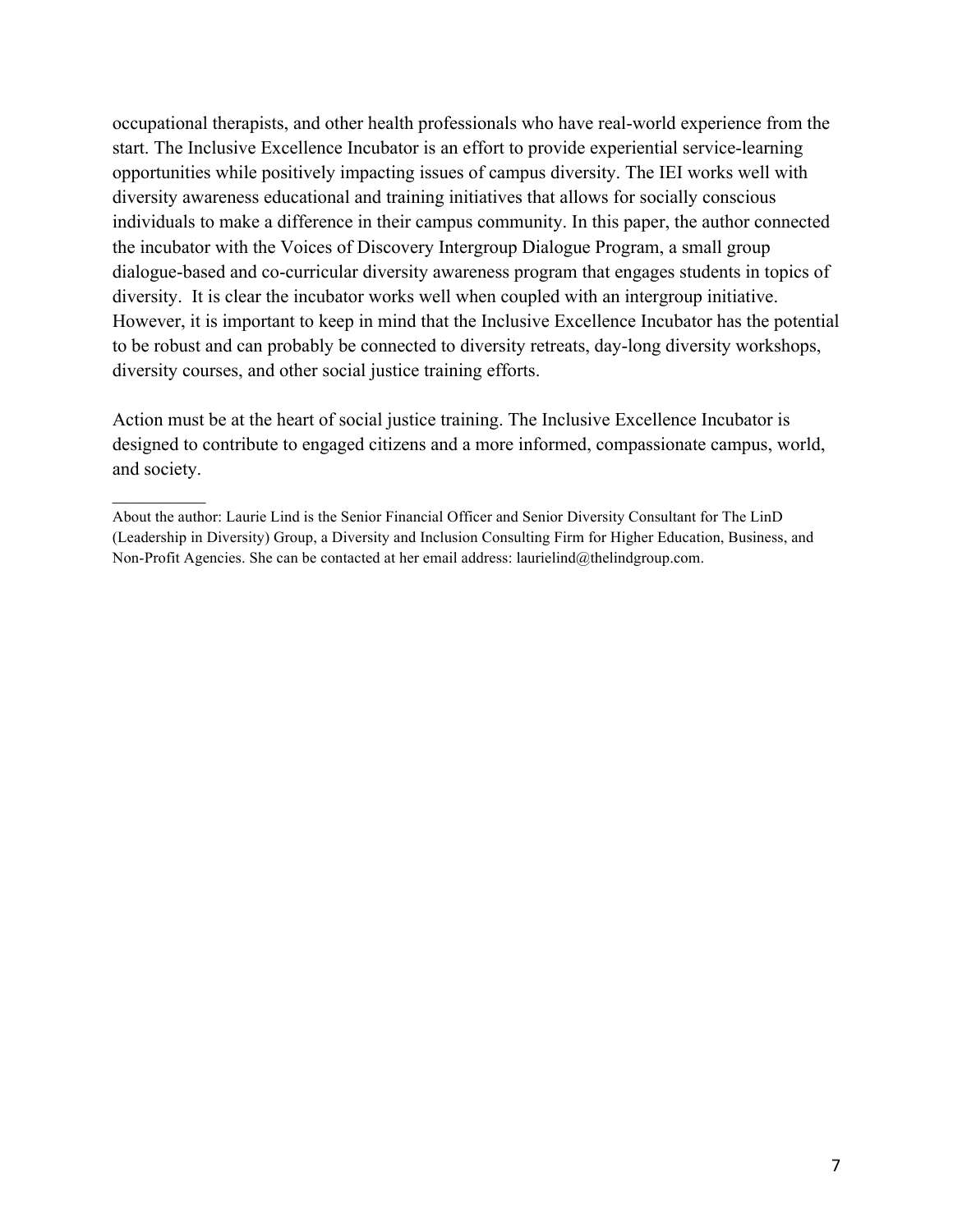## **References**

Bauman, G.L., Bustillos, L.T., Bensimon, E.M., M. Christopher Brown II, and Bartee, R.D. 2005. Achieving equitable educational outcomes with all students: The institution's roles and responsibilities. Association of American Colleges and Universities: Washington, D.C.

Kronick, R.F. Service learning and the university student. College Student Journal 41(2), 296-305.

Maxwell, K.E., Biren, (Ratnesh) Nagda A., and Thompson, M.C. 2011. Facilitating intergroup dialogues: Building bridges, catalyzing change. Stylus Publishing: Sterling, Virginia.

Milem, J.F., Chang, M.J. and Lising, A. 2005. Making diversity work on campus: A researchbased perspective. Association of American Colleges and Universities: Washington, DC.

Williams, D.A., Berger, J.B. and McClendon, S.A. 2005. Toward a Model of Inclusive Excellence and Change in Postsecondary Institutions. Association of American Colleges and Universities: Washington, DC.